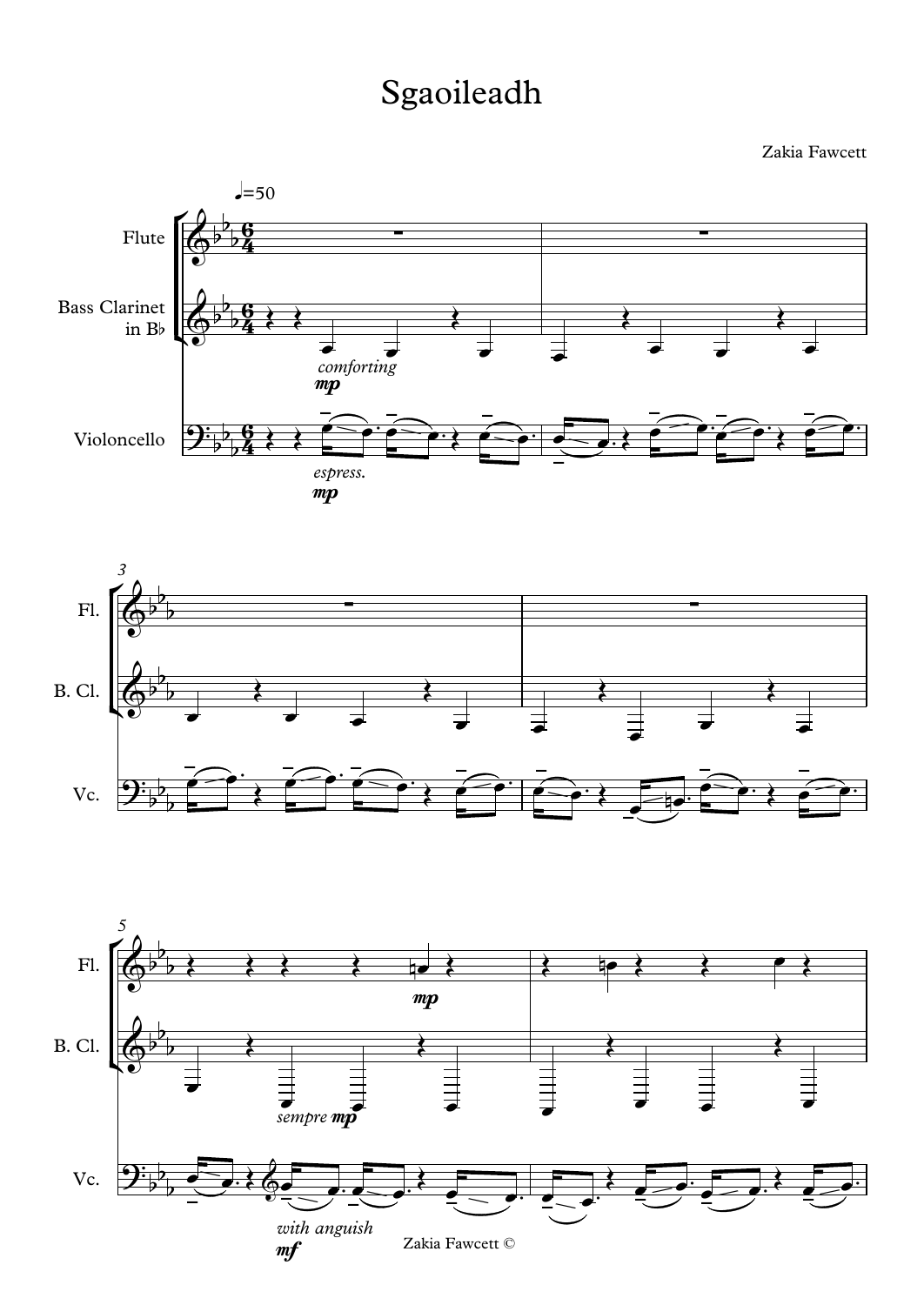





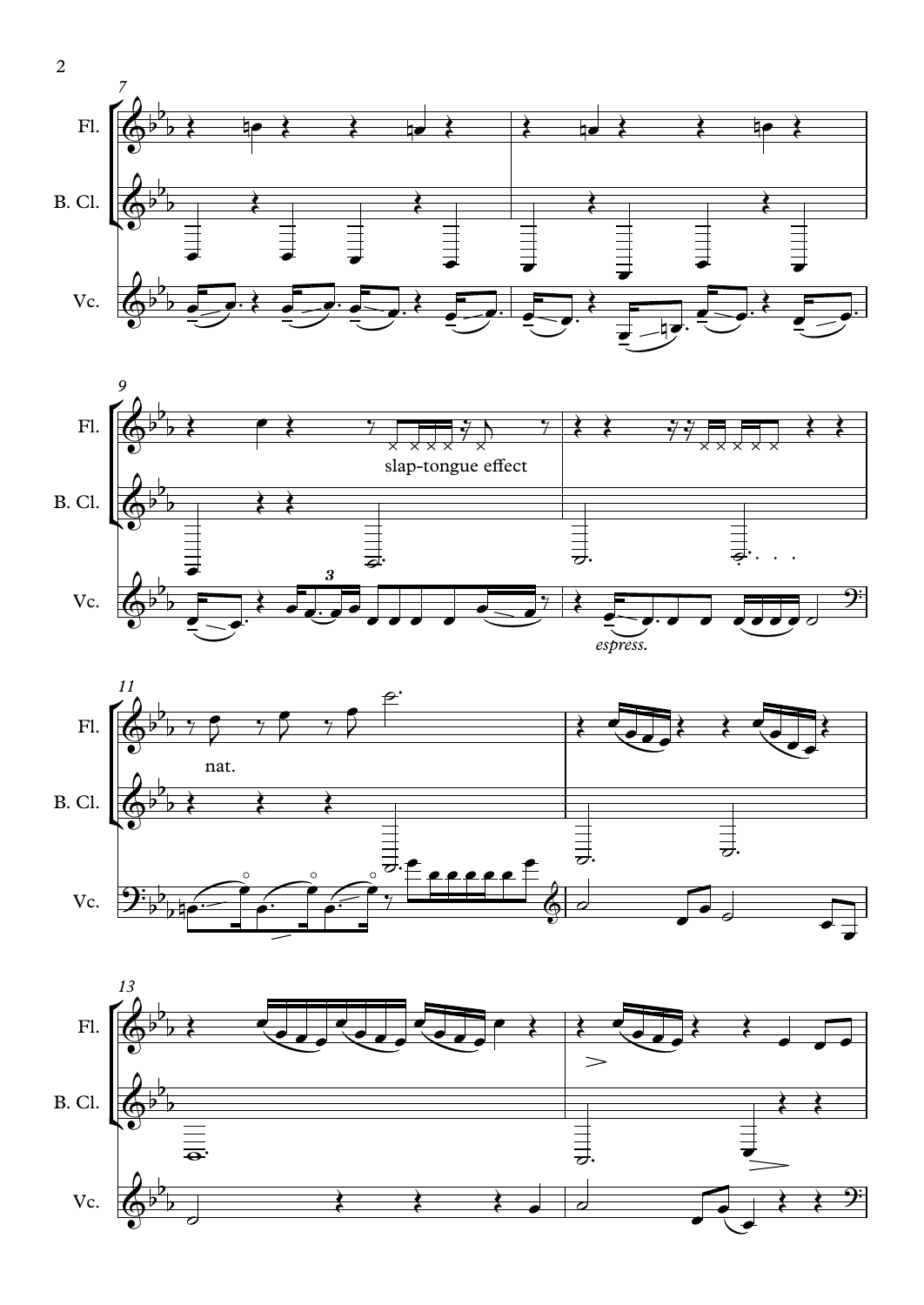





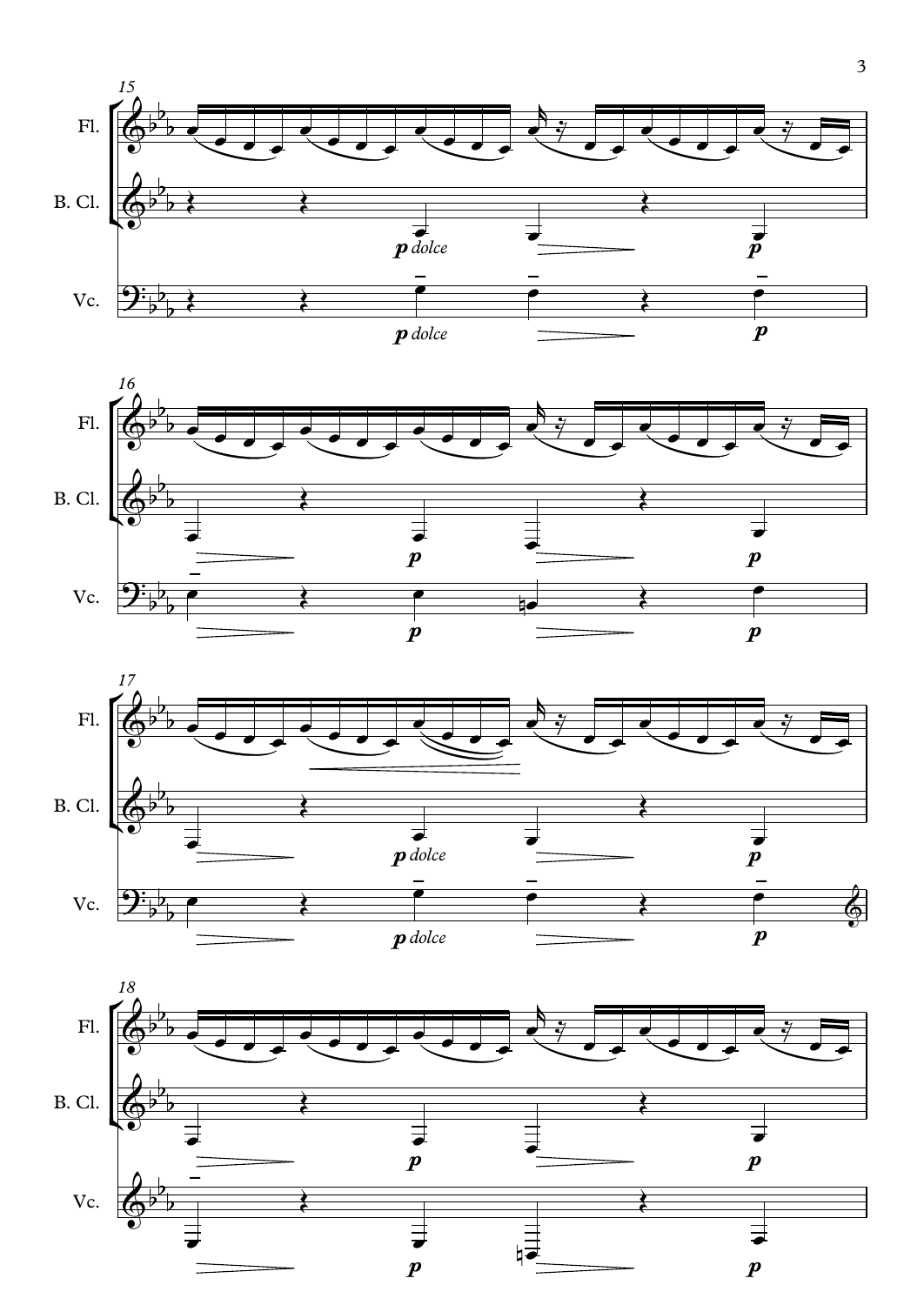



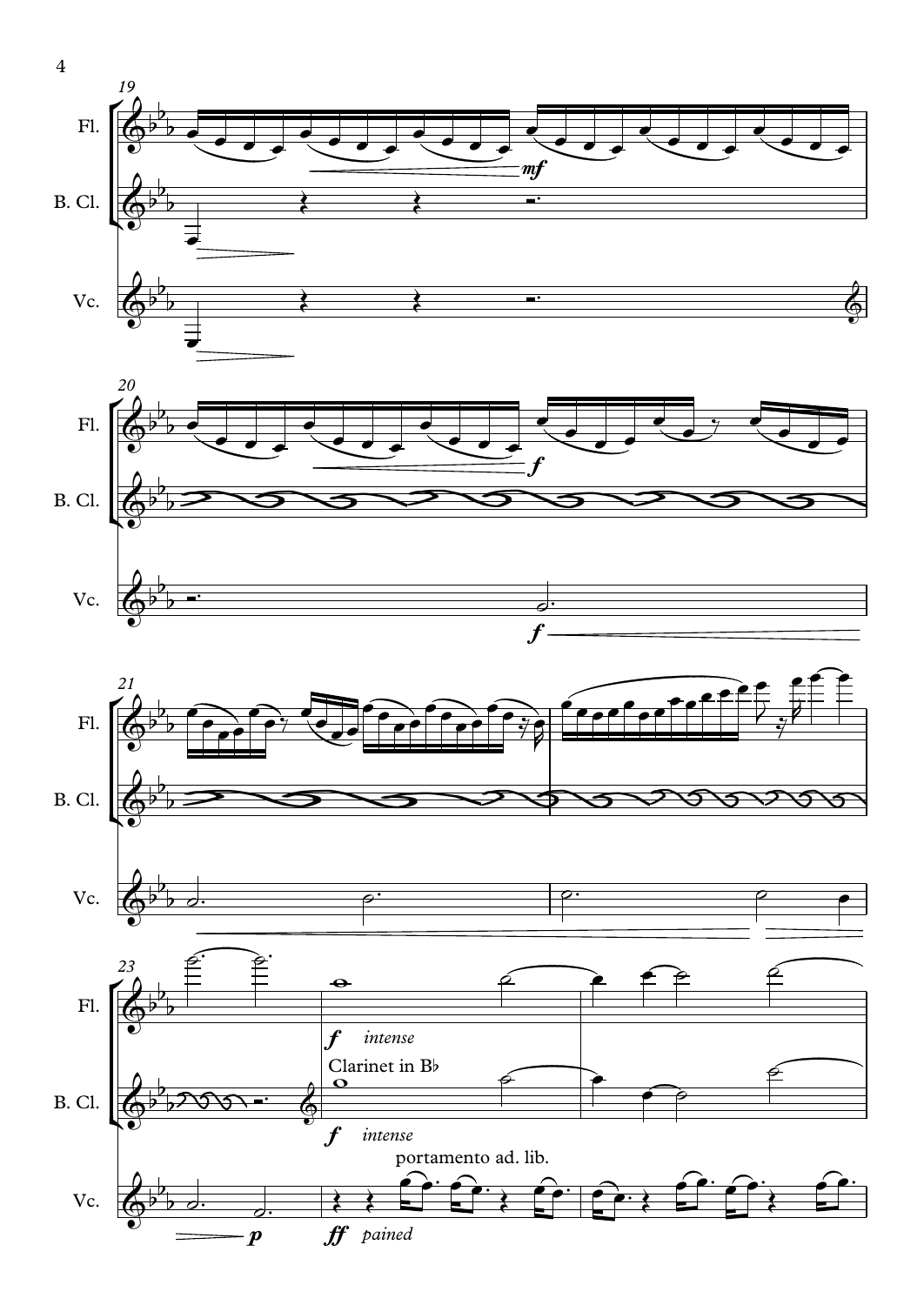





*released, but still emotional; a moment of realisation*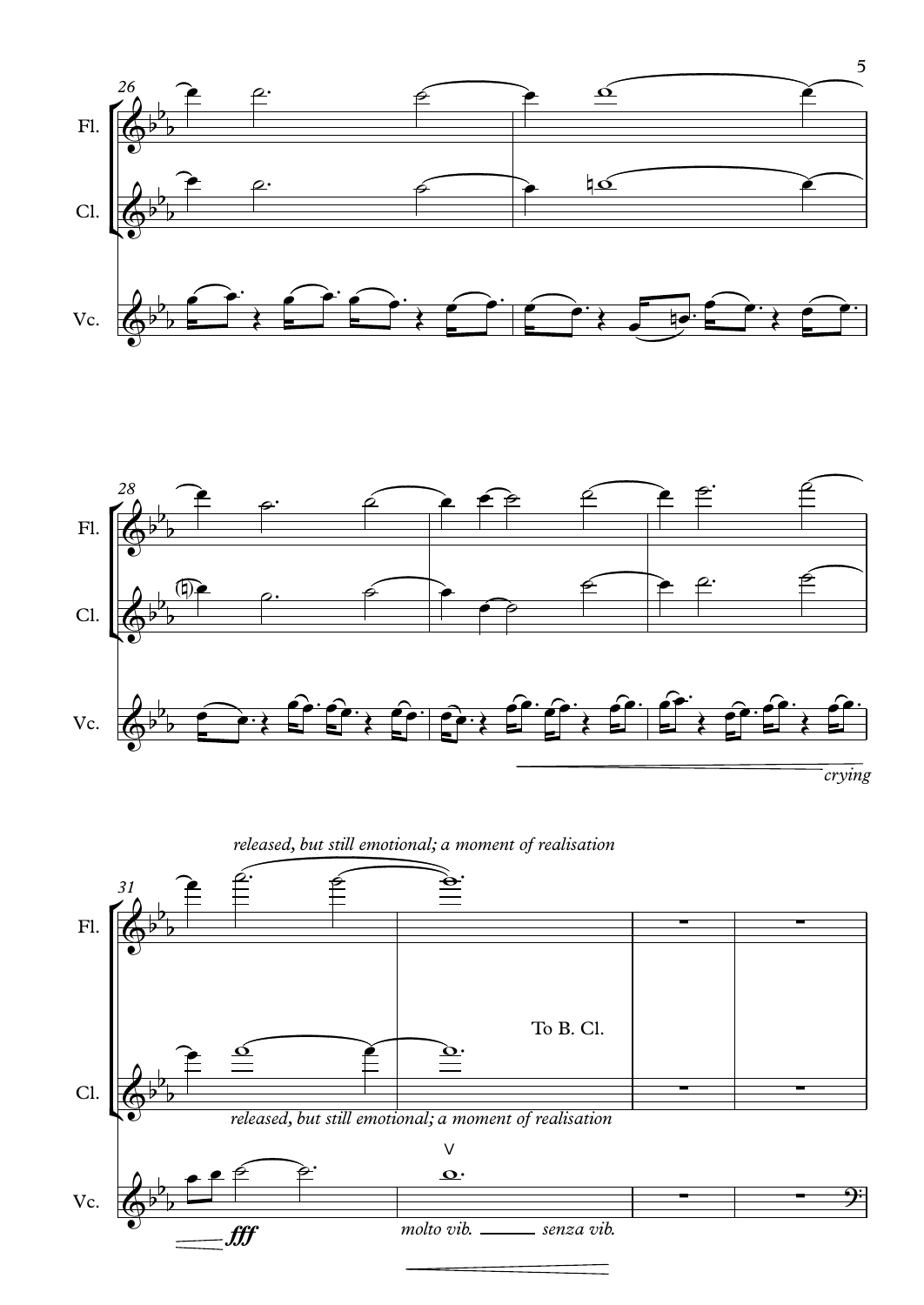

p *espress.*